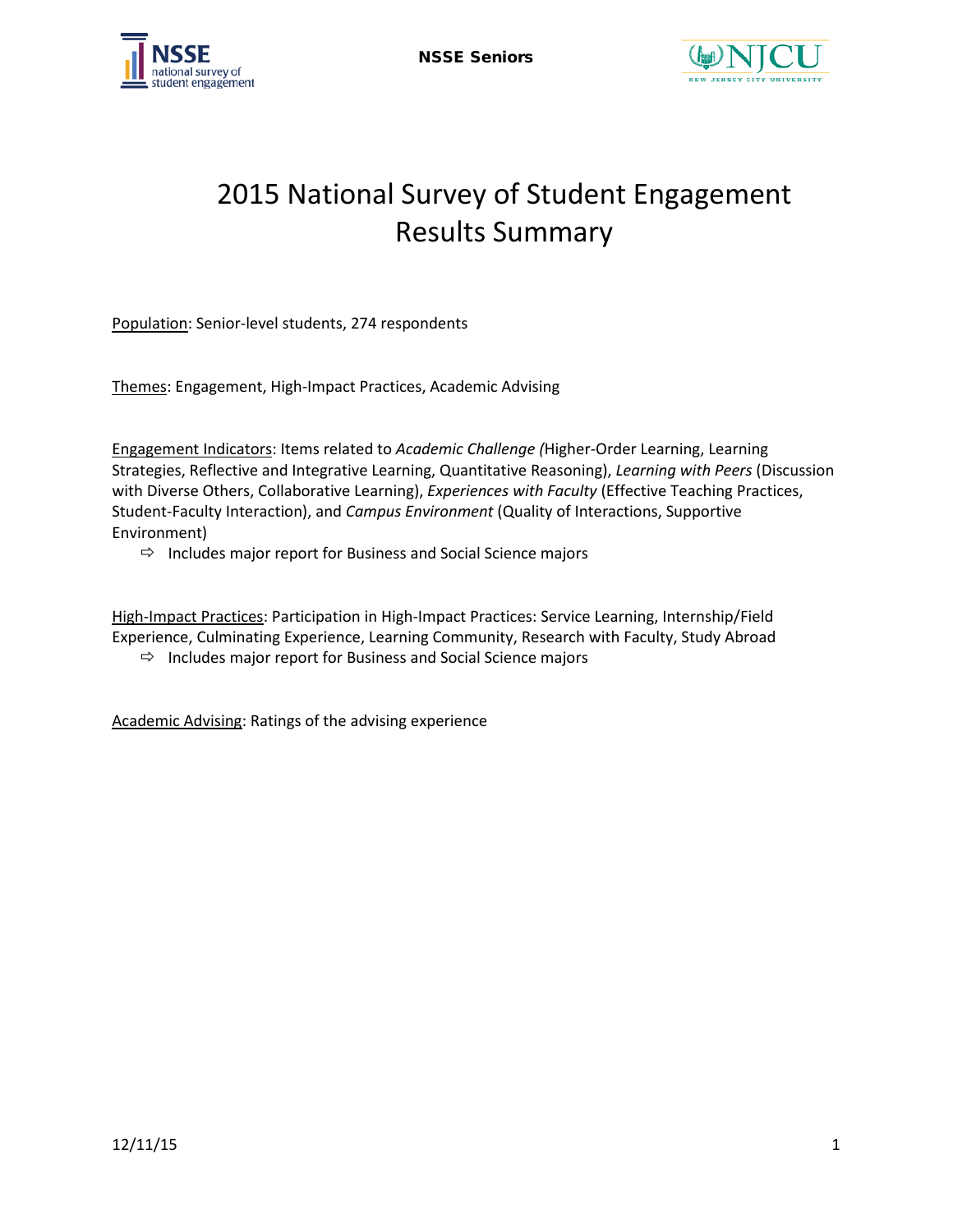



# Student Engagement

### Individual Items

| Area             | Sub-Area                            | <b>Items</b>                                                       |  |  |  |
|------------------|-------------------------------------|--------------------------------------------------------------------|--|--|--|
| Academic         | Higher-Order Learning               | Engaged in application                                             |  |  |  |
| Challenge        |                                     | Engaged in analysis                                                |  |  |  |
|                  |                                     | Engaged in evaluation                                              |  |  |  |
|                  |                                     | Engaged in synthesis                                               |  |  |  |
|                  | Learning Strategies                 | Identified information from readings<br>٠                          |  |  |  |
|                  |                                     | Reviewed notes after class                                         |  |  |  |
|                  |                                     | Summarized class materials                                         |  |  |  |
|                  | Reflective and Integrative Learning | Combined ideas from different courses<br>$\bullet$                 |  |  |  |
|                  |                                     | Connected learning to societal problems                            |  |  |  |
|                  |                                     | Incorporated diverse perspectives<br>٠                             |  |  |  |
|                  |                                     | Examined strengths and weaknesses                                  |  |  |  |
|                  |                                     | Took another's perspective                                         |  |  |  |
|                  |                                     | Changed understanding of concept                                   |  |  |  |
|                  |                                     | Connected prior experiences to learning                            |  |  |  |
|                  | Quantitative Reasoning              | Analyzed numerical data to a conclusion<br>٠                       |  |  |  |
|                  |                                     | Used numerical data in real world problems                         |  |  |  |
|                  |                                     | Evaluated conclusions on numerical data<br>$\bullet$               |  |  |  |
| Learning with    | Discussion with Diverse Others      | Discussed with diverse race/ethnicity<br>٠                         |  |  |  |
| Peers            |                                     | Discussed with diverse economic background                         |  |  |  |
|                  |                                     | Discussed with diverse religious beliefs<br>٠                      |  |  |  |
|                  |                                     | Discussed with diverse political views<br>٠                        |  |  |  |
|                  | <b>Collaborative Learning</b>       | Asked student for help with coursework<br>٠                        |  |  |  |
|                  |                                     | Explained course material to a student                             |  |  |  |
|                  |                                     | Studied for exams with a student                                   |  |  |  |
| Experiences with | <b>Effective Teaching Practices</b> | Worked on assignment with student<br>٠                             |  |  |  |
| Faculty          |                                     | Clearly explained course requirements<br>$\bullet$                 |  |  |  |
|                  |                                     | Taught in organized way<br>Used examples for difficult points<br>٠ |  |  |  |
|                  |                                     | Provided feedback on draft of work                                 |  |  |  |
|                  |                                     | Provided prompt feedback on assignments                            |  |  |  |
|                  | Student-Faculty Interaction         | Talked about career with faculty<br>٠                              |  |  |  |
|                  |                                     | Worked with faculty other than coursework<br>٠                     |  |  |  |
|                  |                                     | Discussed course with faculty outside of class                     |  |  |  |
|                  |                                     | Discussed performance with faculty<br>٠                            |  |  |  |
| Campus           | Quality of Interactions             | With students                                                      |  |  |  |
| Environment      |                                     | With academic advisors                                             |  |  |  |
|                  |                                     | With faculty                                                       |  |  |  |
|                  |                                     | With student services staff                                        |  |  |  |
|                  |                                     | With offices (registrar, financial aid, etc)                       |  |  |  |
|                  | Supportive Environment              | Emphasis on support to succeed academically<br>$\bullet$           |  |  |  |
|                  |                                     | Emphasis on learning support                                       |  |  |  |
|                  |                                     | Emphasis on encouraging diverse contacts                           |  |  |  |
|                  |                                     | Emphasis on providing social opportunities                         |  |  |  |
|                  |                                     | Emphasis on managing non-academics                                 |  |  |  |
|                  |                                     | Emphasis on attending campus events                                |  |  |  |
|                  |                                     | Emphasis on attending community events                             |  |  |  |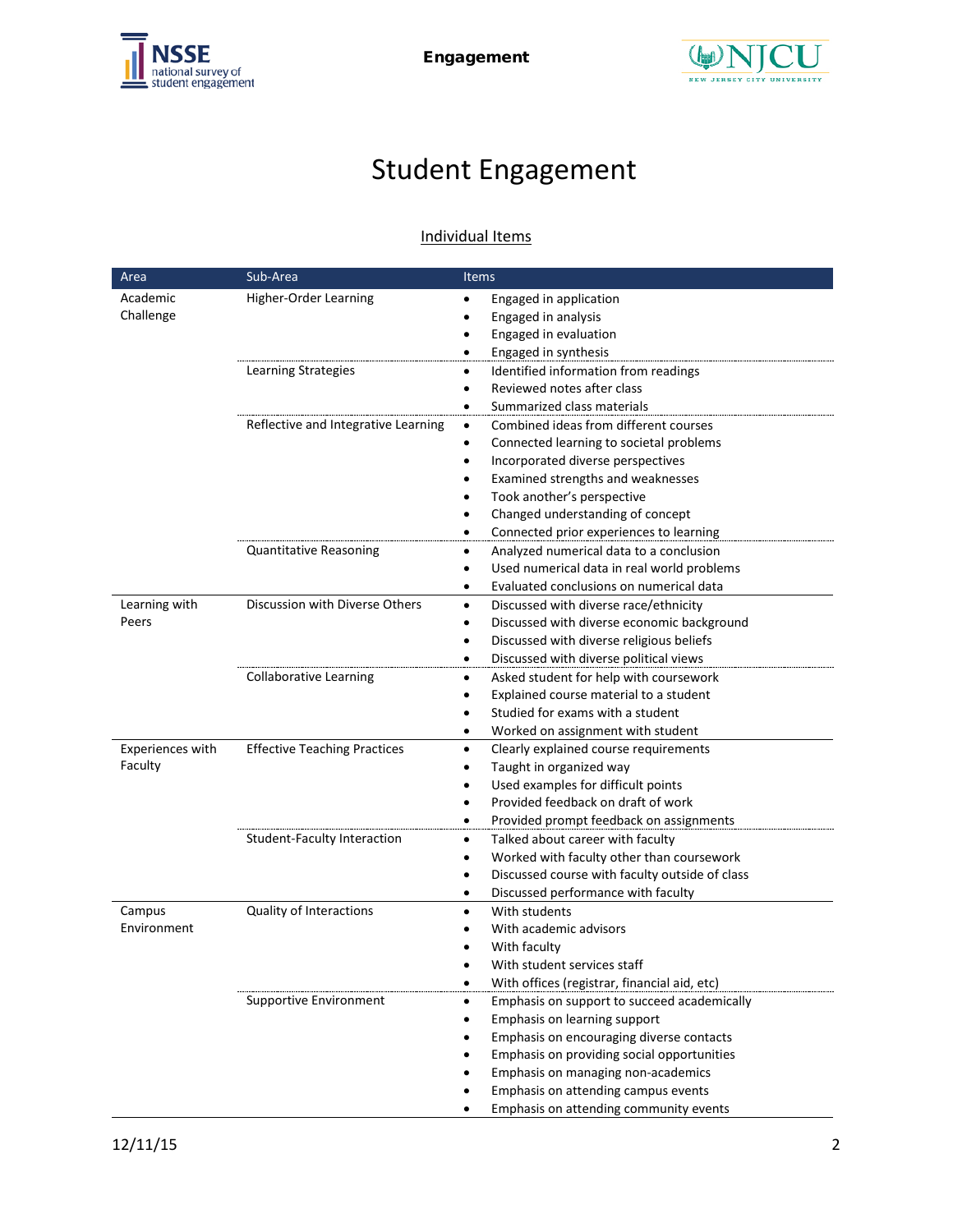



| <b>Aspirant Peers</b>                   | NJ Peers                                  |
|-----------------------------------------|-------------------------------------------|
| California State University, Northridge | College of New Jersey, The                |
| CUNY Herbert H. Lehman College          | Kean University                           |
| <b>CUNY Hunter College</b>              | <b>Montclair State University</b>         |
| <b>CUNY Queens College</b>              | Ramapo College of New Jersey              |
| Georgia State University                | <b>Rutgers University-Camden</b>          |
| Kean University                         | <b>Stockton University</b>                |
| Midwestern State University             | William Paterson University of New Jersey |
| San Jose State University               |                                           |
| <b>SUNY-Buffalo State College</b>       |                                           |
| University of Illinois Springfield      |                                           |

#### Carnegie: Master's-L, Public, City

University of North Florida University of Texas at Tyler, The

University of Massachusetts Boston

California State University-Bakersfield **CUNY Queens College** California State University, Fresno Northeastern Illinois University California State University, Northridge San Francisco State University California State University, Sacramento San Jose State University CUNY Bernard M Baruch College SUNY-Buffalo State College CUNY Herbert H. Lehman College University of Baltimore CUNY John Jay College of Criminal Justice University of North Florida

California State University-Los Angeles **Indiana University-Purdue University Fort Wayne** CUNY Hunter College **CUNY** Hunter College **University of Colorado, Colorado Springs**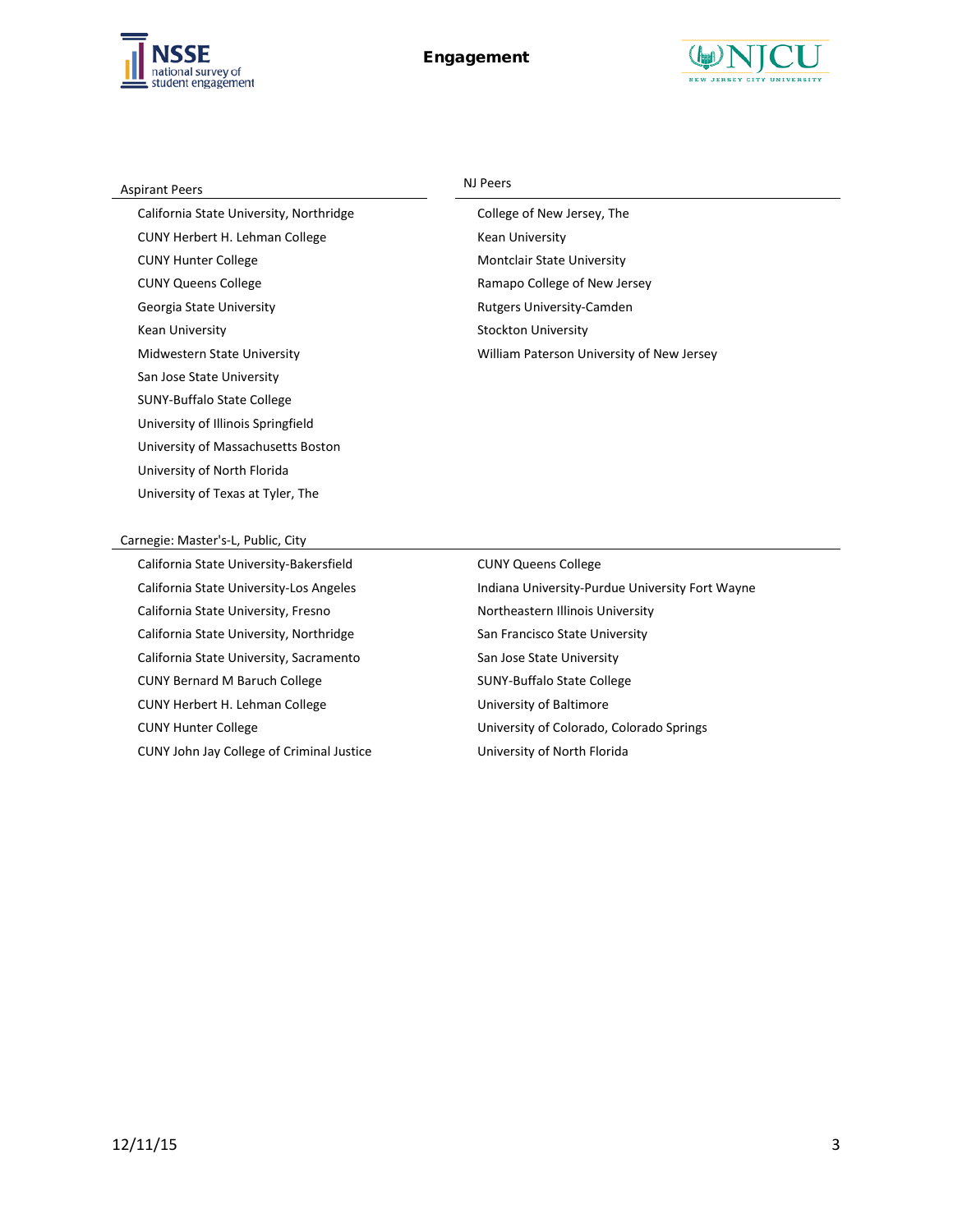



# **All NJCU Seniors, N=274**

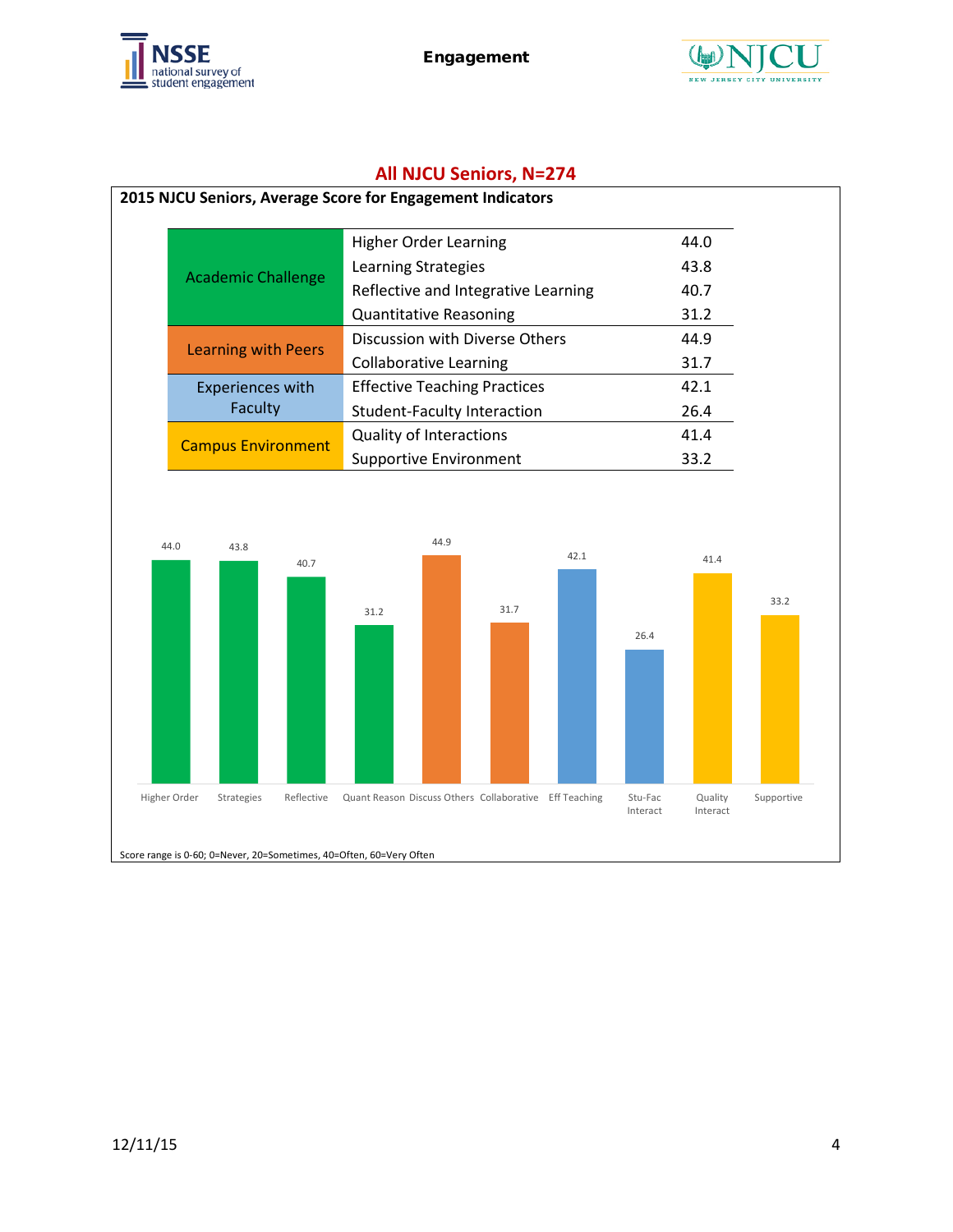



# **2015 Peer Comparisons on Engagement Indicators**

|               |                                     | <b>NJCU</b> | Aspirant<br><b>Peers</b> | NJ Peers | Carnegie  |
|---------------|-------------------------------------|-------------|--------------------------|----------|-----------|
|               | Higher Order Learning               | 44.0        | $41.5*$                  | $41.1*$  | $41.1**$  |
| Academic      | Learning Strategies                 | 43.8        | $41.2**$                 | $40.5**$ | $40.4***$ |
| Challenge     | Reflective & Integrative Learning   | 40.7        | $38.6*$                  | 39.2     | $38.6*$   |
|               | <b>Quantitative Reasoning</b>       | 31.2        | 29.6                     | 28.8     | 29.9      |
| Learning with | Discussion with Diverse Others      | 44.9        | 43.7                     | 43.0     | 43.0      |
| Peers         | Collaborative Learning              | 31.7        | 32.2                     | 32.8     | 32.8      |
| Experiences   | <b>Effective Teaching Practices</b> | 42.1        | 41.1                     | 41.1     | 40.3      |
| with Faculty  | Student-Faculty Interaction         | 26.4        | $21.6***$                | 25.2     | $21.1***$ |
| Campus        | <b>Quality of Interactions</b>      | 41.4        | 40.3                     | 40.2     | 40.2      |
| Environment   | Supportive Environment              | 33.2        | 32.2                     | 33.5     | 31.6      |

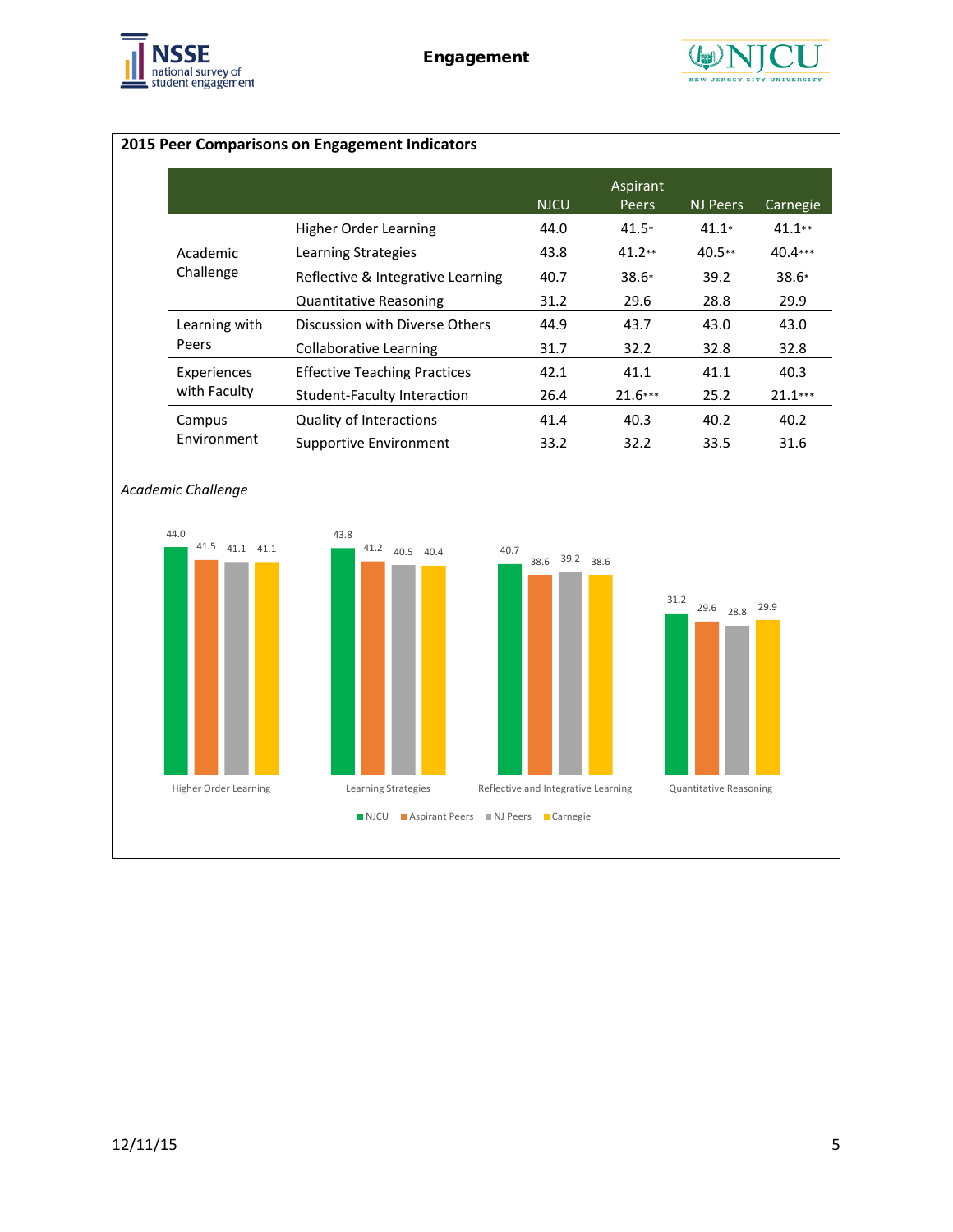



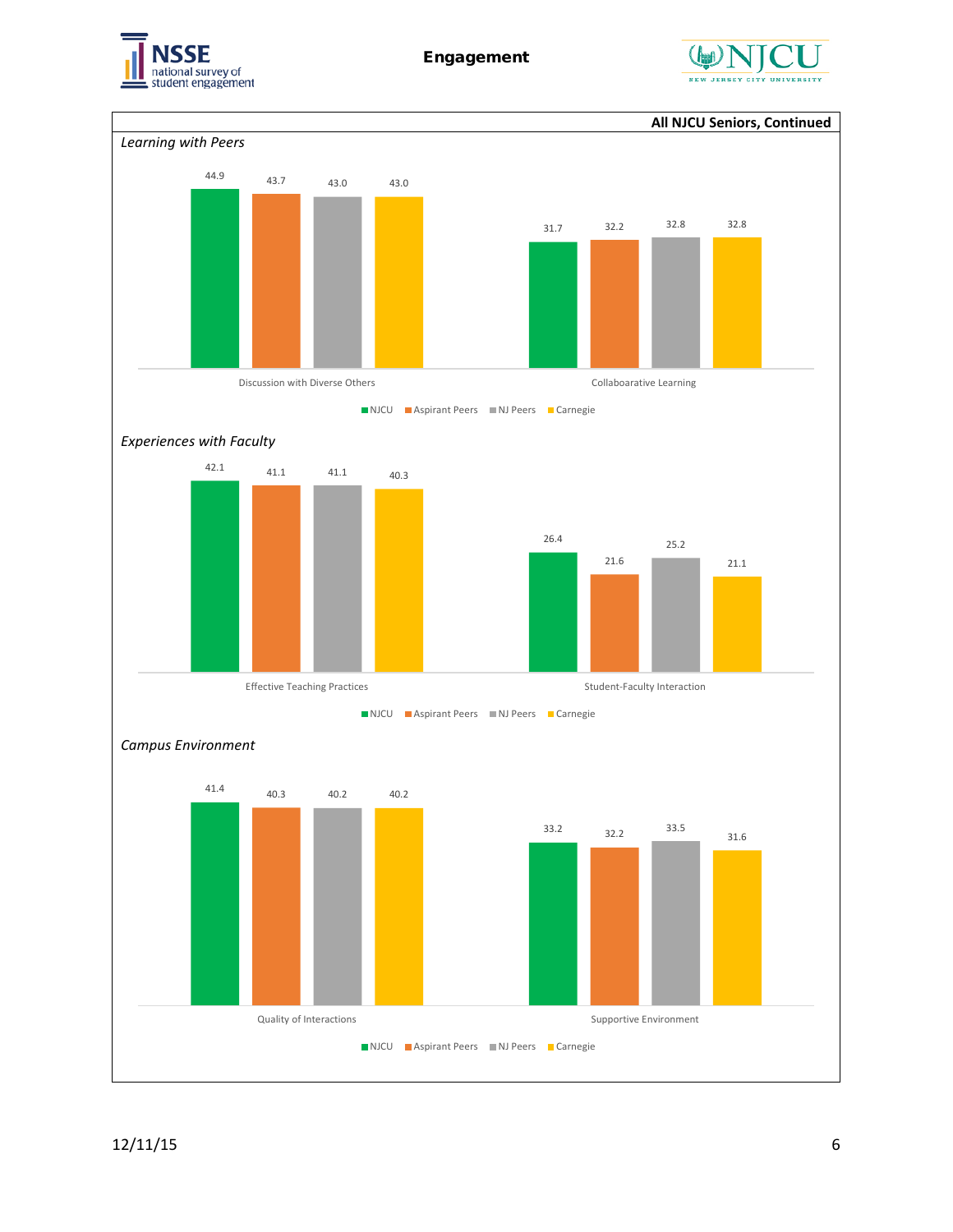



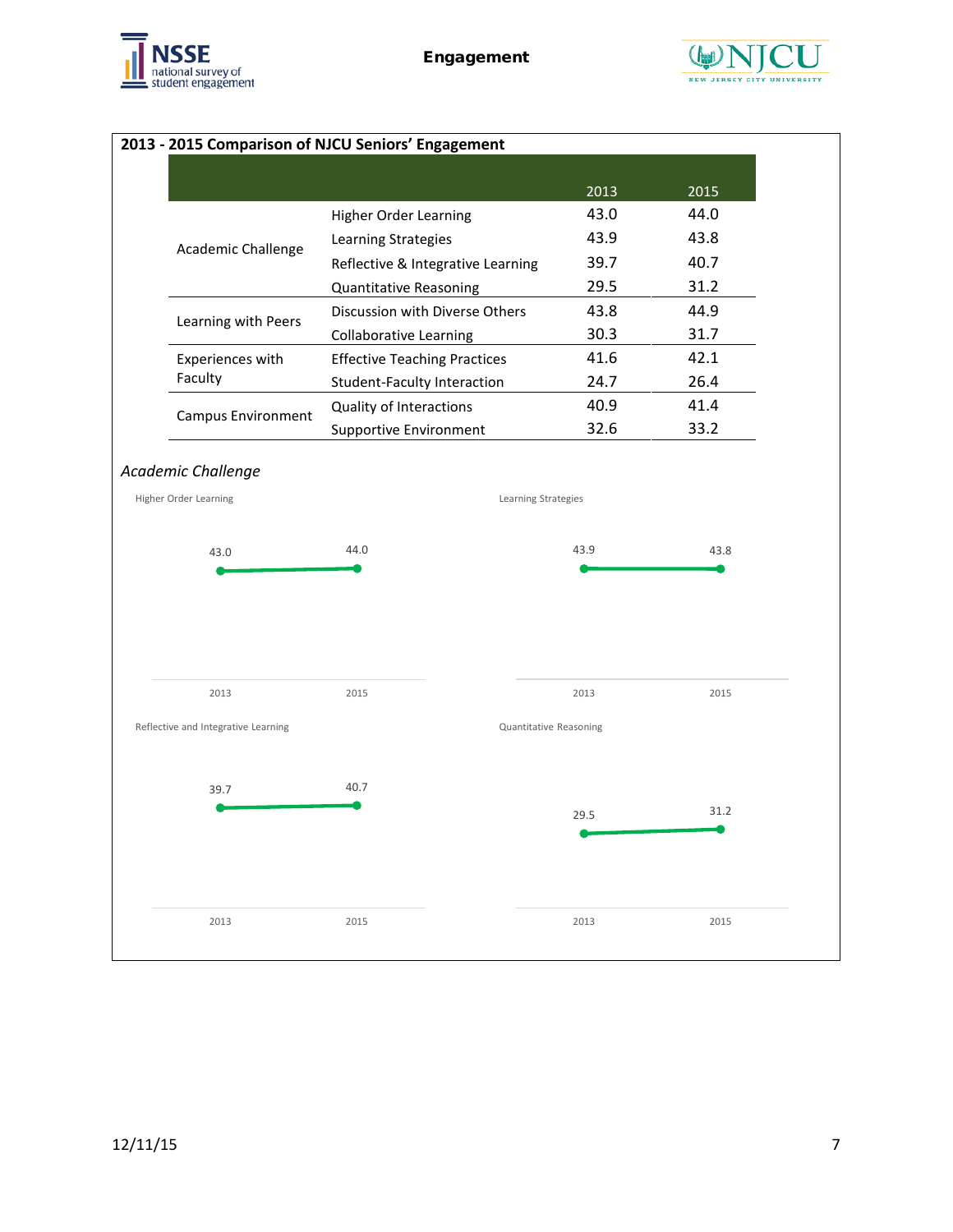![](_page_7_Picture_0.jpeg)

![](_page_7_Picture_2.jpeg)

![](_page_7_Figure_3.jpeg)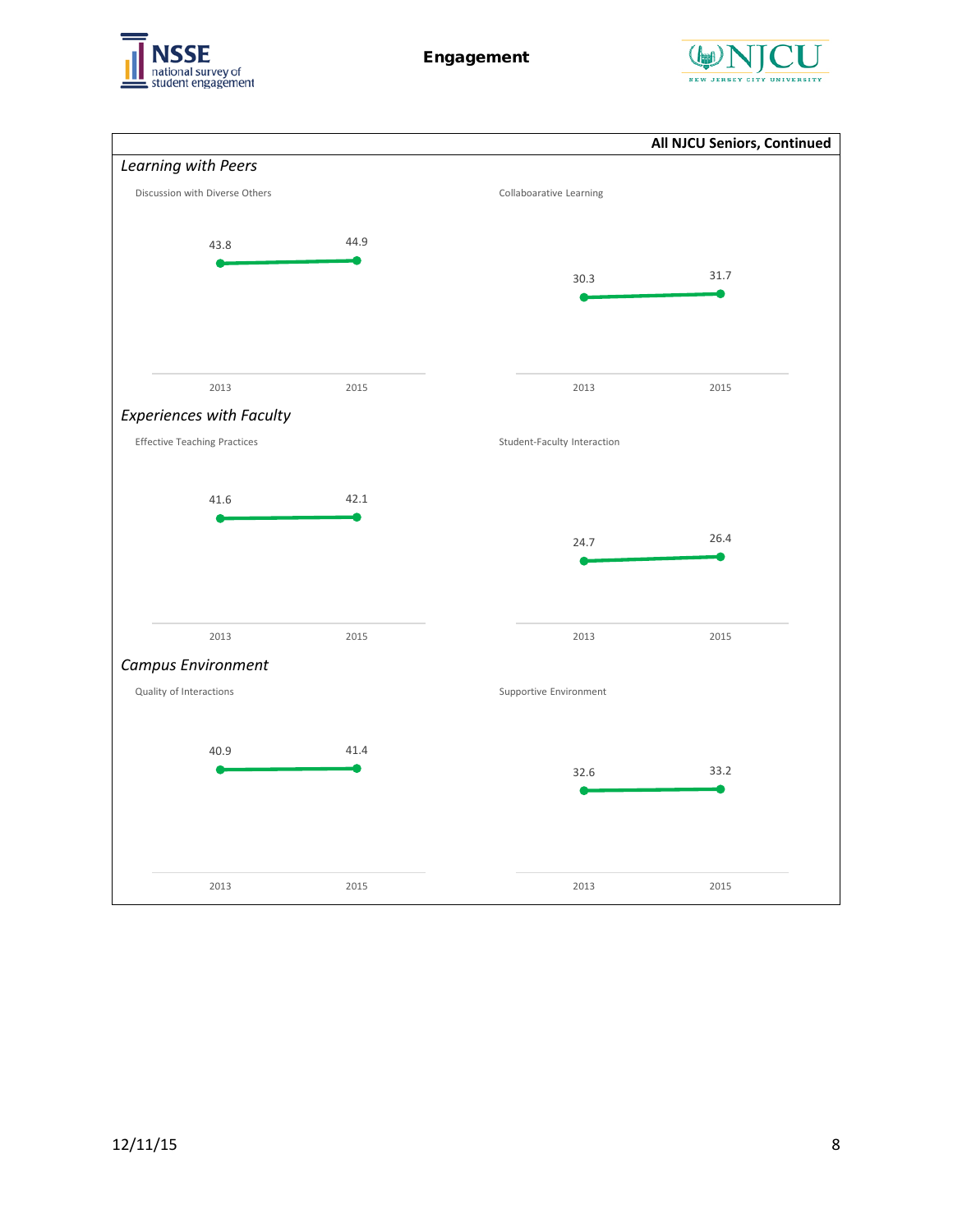![](_page_8_Picture_0.jpeg)

![](_page_8_Picture_2.jpeg)

# **Senior Business Majors, N=40**

### **2015 Senior Business Majors' Engagement**

|                     |                                     |             | Aspirant |          |          |
|---------------------|-------------------------------------|-------------|----------|----------|----------|
|                     |                                     | <b>NJCU</b> | Peers    | NJ Peers | Carnegie |
|                     | Higher Order Learning               | 42.3        | 39.9     | 40.4     | 39.7     |
| Academic Challenge  | Learning Strategies                 | 44.1        | 40.6     | 38.9**   | 40.0     |
|                     | Reflective & Integrative Learning   | 38.1        | 36.9     | 37.6     | 36.6     |
|                     | <b>Quantitative Reasoning</b>       | 32.8        | 32.5     | 33.8     | 32.1     |
| Learning with Peers | Discussion with Diverse Others      | 46.0        | 43.1     | 42.8     | 42.2     |
|                     | Collaborative Learning              | 35.4        | 33.1     | 35.5     | 33.6     |
| Experiences with    | <b>Effective Teaching Practices</b> | 37.0        | 40.4     | 40.0     | 39.2     |
| Faculty             | <b>Student-Faculty Interaction</b>  | 20.9        | 19.2     | 23.5     | 18.6     |
| Campus Environment  | <b>Quality of Interactions</b>      | 39.1        | 41.2     | 39.7     | 40.4     |
|                     | Supportive Environment              | 29.1        | 32.2     | 33.0     | 31.4     |

![](_page_8_Figure_6.jpeg)

#### *Academic Challenge*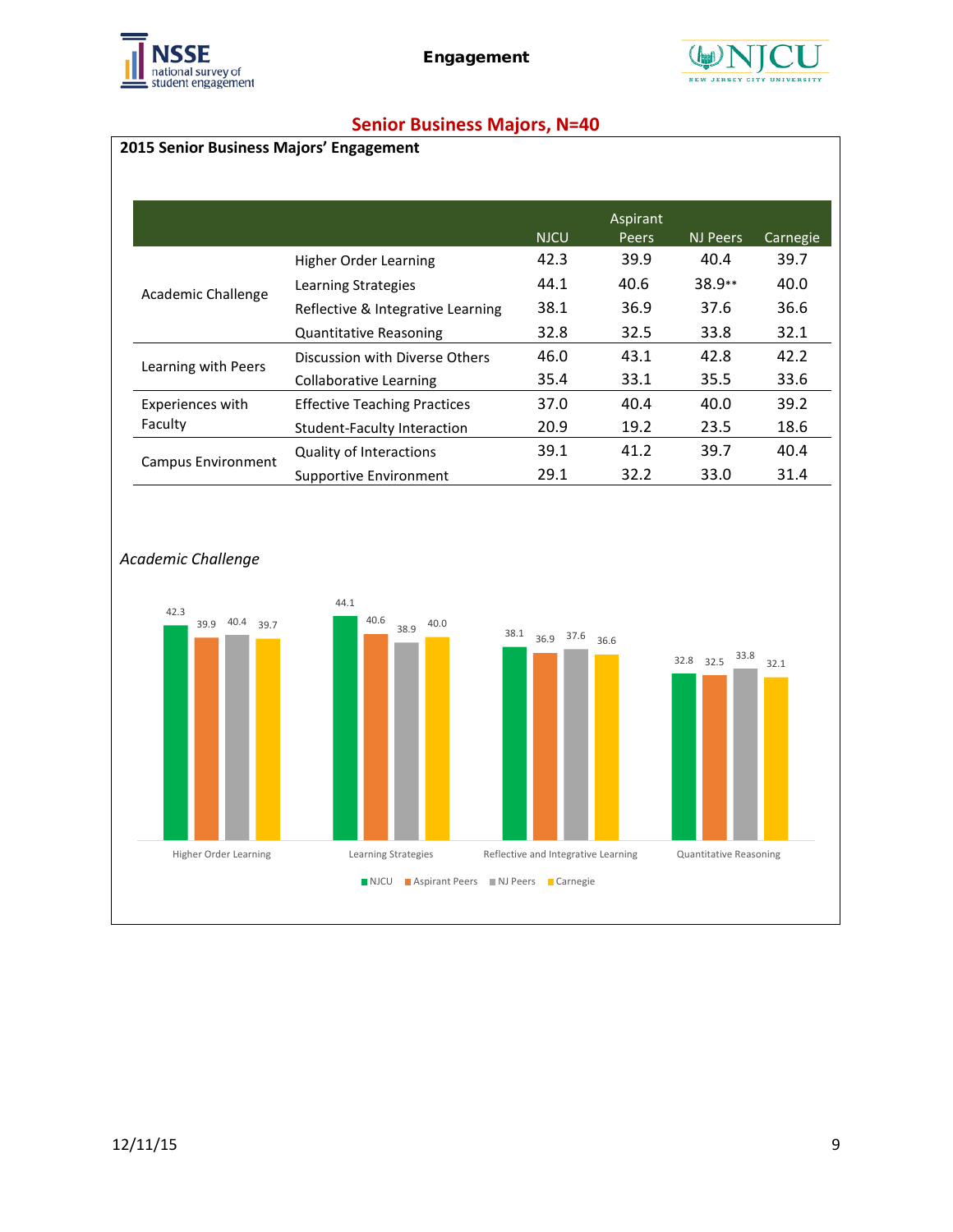![](_page_9_Picture_0.jpeg)

![](_page_9_Picture_2.jpeg)

![](_page_9_Figure_3.jpeg)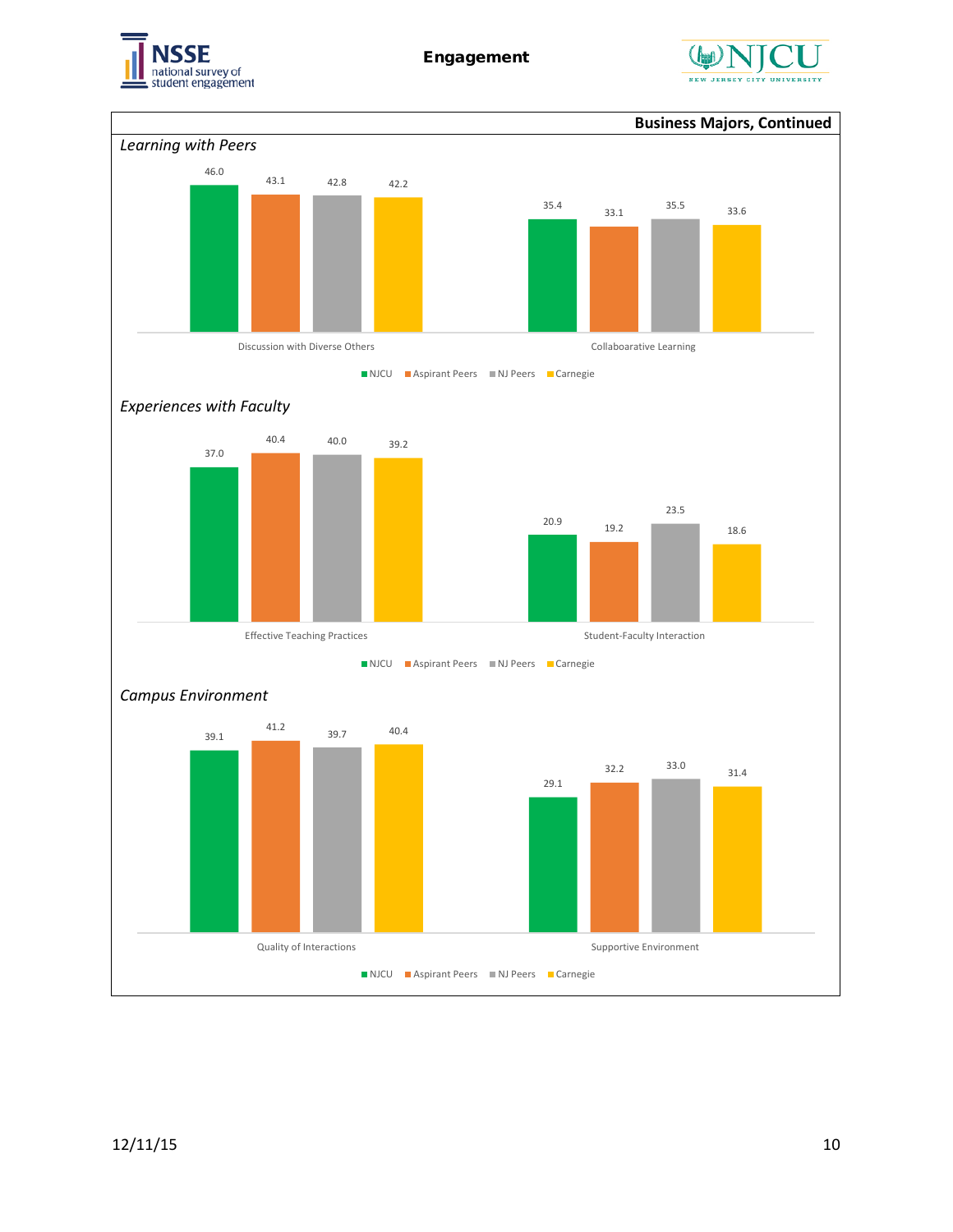![](_page_10_Picture_0.jpeg)

![](_page_10_Picture_2.jpeg)

# **Senior Social Science Majors, N=43**

# **2015 Senior Social Science Majors' Engagement**

|                     |                                     |             | Aspirant |          |          |
|---------------------|-------------------------------------|-------------|----------|----------|----------|
|                     |                                     | <b>NJCU</b> | Peers    | NJ Peers | Carnegie |
|                     | Higher Order Learning               | 45.4        | 43.0     | 42.9     | 43.0     |
| Academic Challenge  | Learning Strategies                 | 45.3        | 41.7     | $40.4*$  | 41.5     |
|                     | Reflective & Integrative Learning   | 42.5        | 42.6     | 42.1     | 42.6     |
|                     | <b>Quantitative Reasoning</b>       | 27.3        | 30.5     | 29.2     | 30.9     |
| Learning with Peers | Discussion with Diverse Others      | 47.7        | 45.1     | $42.8*$  | 44.8     |
|                     | <b>Collaborative Learning</b>       | 27.7        | 30.8     | 30.6     | 30.8     |
| Experiences with    | <b>Effective Teaching Practices</b> | 39.1        | 43.0     | 41.7     | 42.9     |
| Faculty             | Student-Faculty Interaction         | 25.2        | 21.8     | 25.6     | 21.1     |
| Campus Environment  | <b>Quality of Interactions</b>      | 39.9        | 39.4     | 40.1     | 40.4     |
|                     | Supportive Environment              | 32.2        | 32.9     | 34.0     | 32.9     |

![](_page_10_Figure_6.jpeg)

#### *Academic Challenge*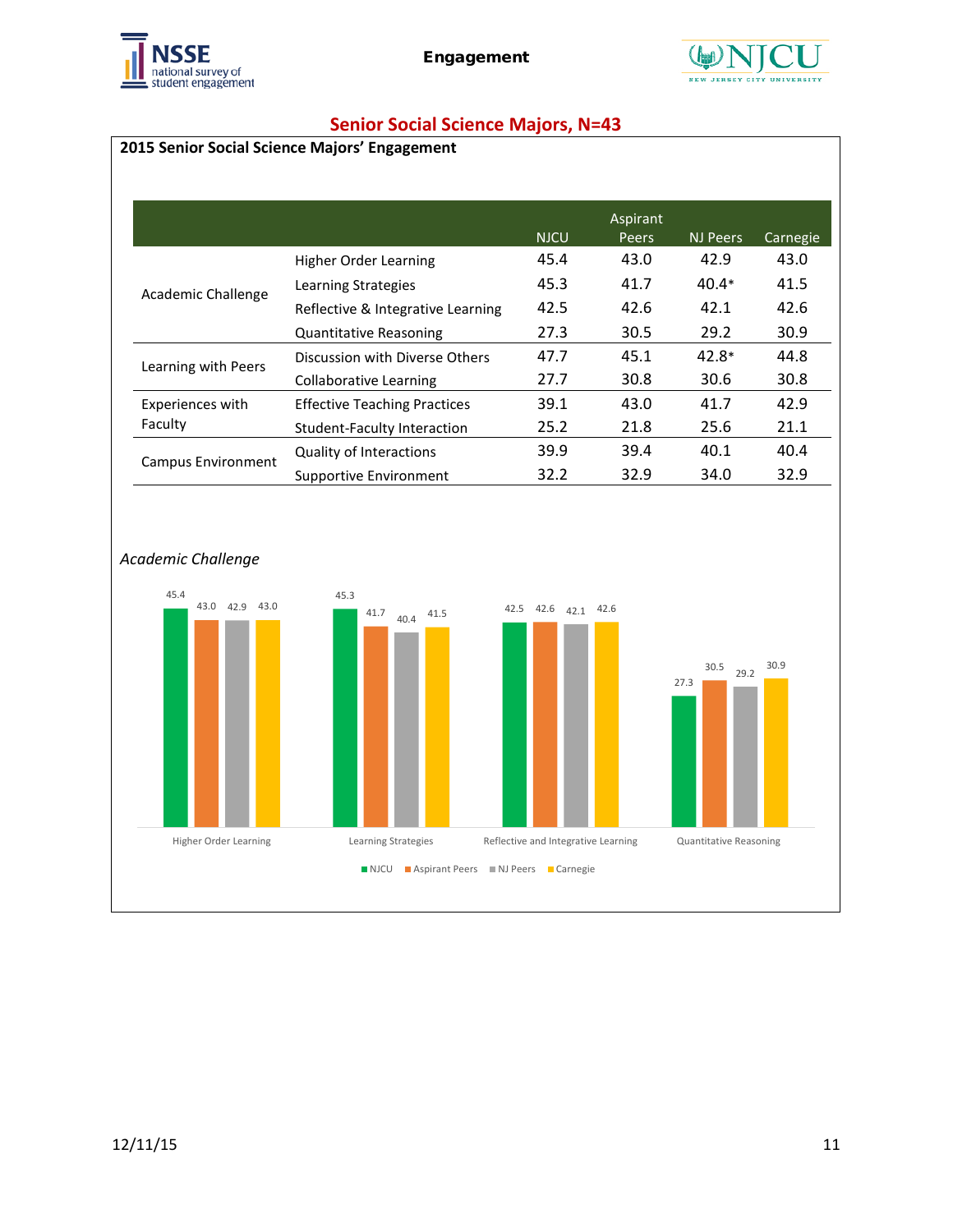![](_page_11_Picture_0.jpeg)

![](_page_11_Picture_2.jpeg)

![](_page_11_Figure_3.jpeg)

 $*p$  < .05,  $*p$  < .01,  $**p$  < .001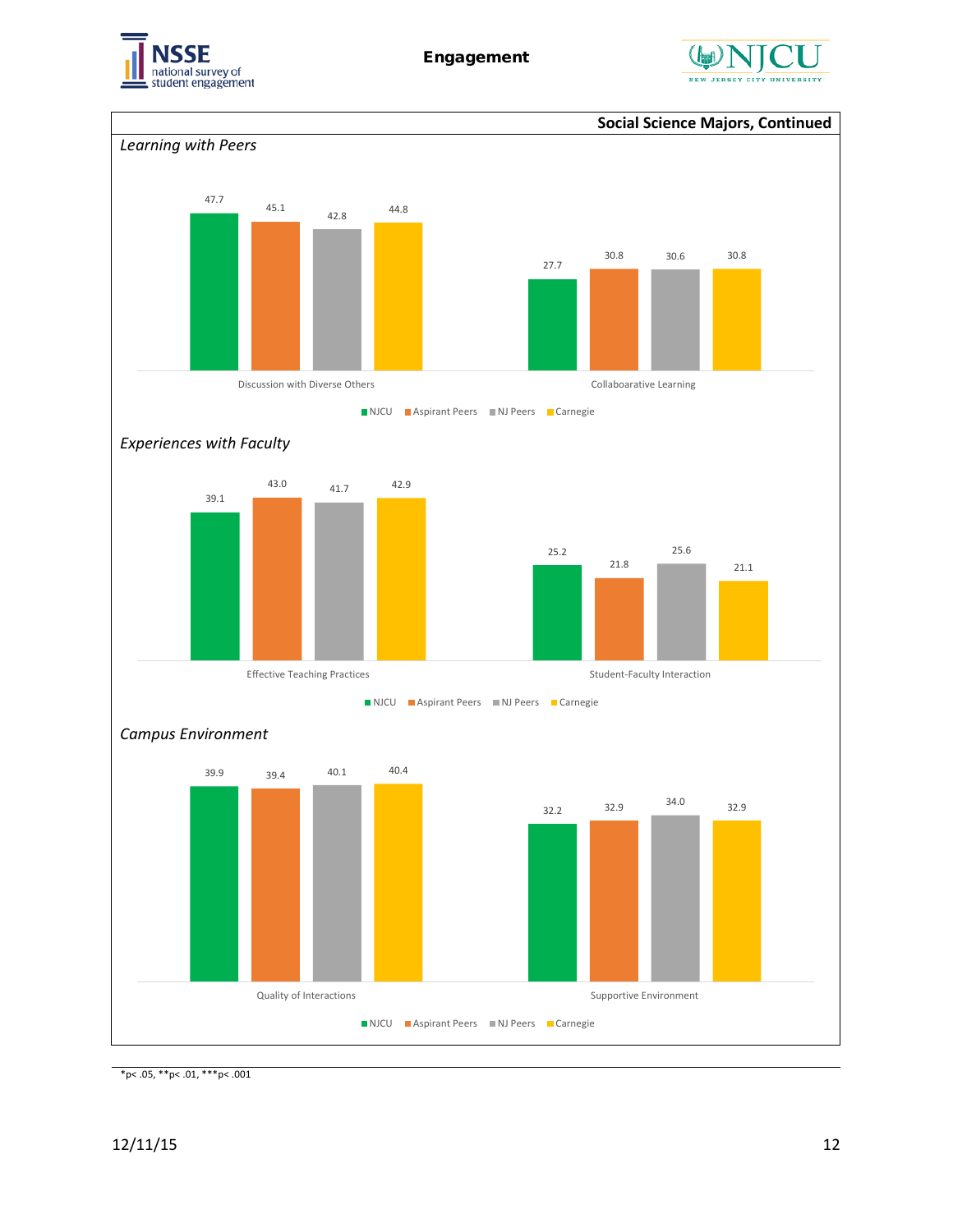![](_page_12_Picture_0.jpeg)

![](_page_12_Picture_2.jpeg)

# High Impact Instructional Practices

Participation in: Service Learning, Internship/Field Experience, Culminating Experience, Learning Community, Research with Faculty, Study Abroad

| <b>Aspirant Peers</b>                     | NJ Peers                                        |
|-------------------------------------------|-------------------------------------------------|
| California State University, Northridge   | College of New Jersey, The                      |
| CUNY Herbert H. Lehman College            | Kean University                                 |
| <b>CUNY Hunter College</b>                | Montclair State University                      |
| <b>CUNY Queens College</b>                | Ramapo College of New Jersey                    |
| Georgia State University                  | <b>Rutgers University-Camden</b>                |
| Kean University                           | <b>Stockton University</b>                      |
| Midwestern State University               | William Paterson University of New Jersey       |
| San Jose State University                 |                                                 |
| <b>SUNY-Buffalo State College</b>         |                                                 |
| University of Illinois Springfield        |                                                 |
| University of Massachusetts Boston        |                                                 |
| University of North Florida               |                                                 |
| University of Texas at Tyler, The         |                                                 |
|                                           |                                                 |
| Carnegie: Master's-L, Public, City        |                                                 |
| California State University-Bakersfield   | <b>CUNY Queens College</b>                      |
| California State University-Los Angeles   | Indiana University-Purdue University Fort Wayne |
| California State University, Fresno       | Northeastern Illinois University                |
| California State University, Northridge   | San Francisco State University                  |
| California State University, Sacramento   | San Jose State University                       |
| <b>CUNY Bernard M Baruch College</b>      | <b>SUNY-Buffalo State College</b>               |
| CUNY Herbert H. Lehman College            | University of Baltimore                         |
| <b>CUNY Hunter College</b>                | University of Colorado, Colorado Springs        |
| CUNY John Jay College of Criminal Justice | University of North Florida                     |
|                                           |                                                 |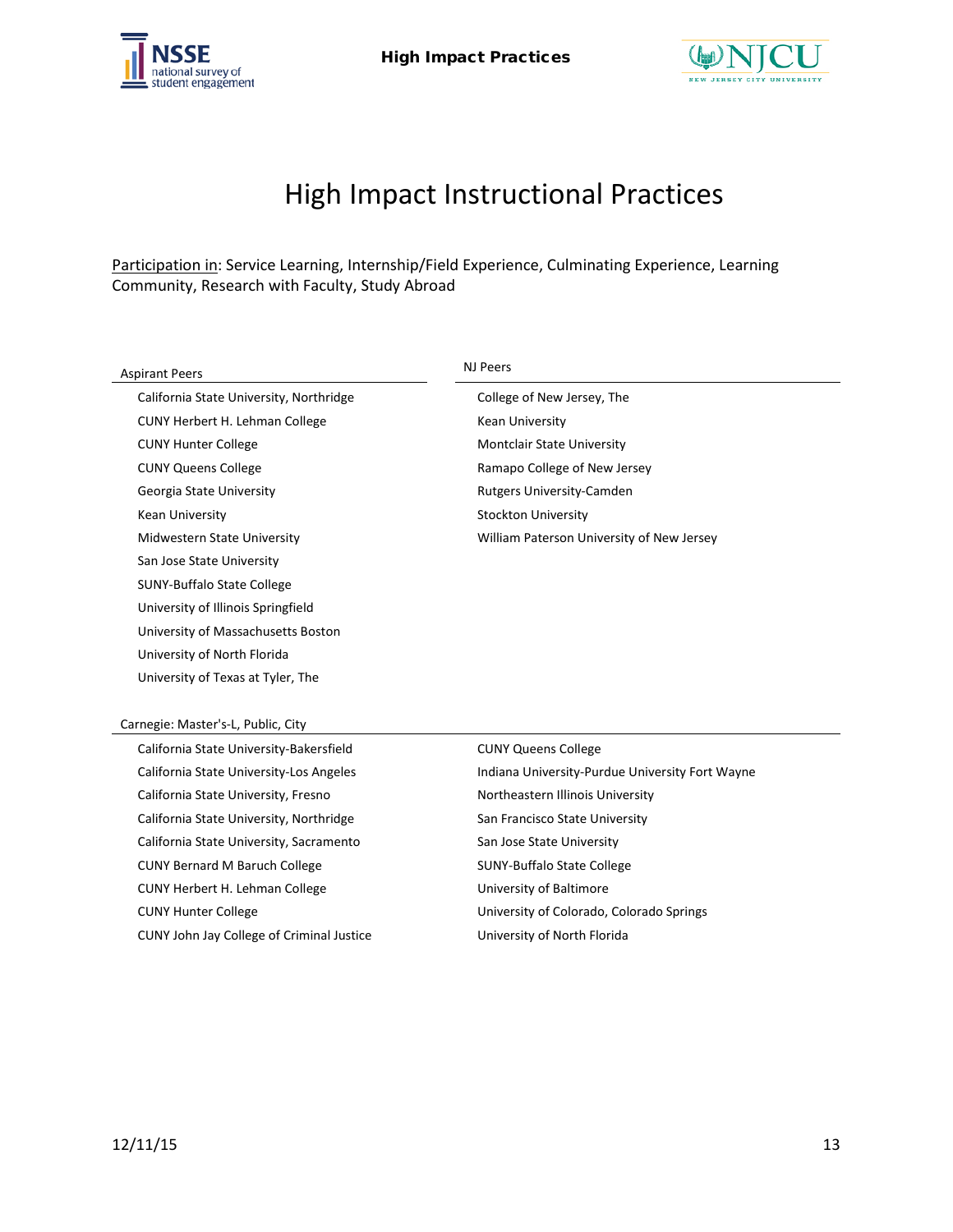![](_page_13_Picture_0.jpeg)

![](_page_13_Picture_2.jpeg)

#### **All NJCU Seniors, N=274**

![](_page_13_Figure_4.jpeg)

#### **2015 Percentage Seniors Completed or Currently Participating in One or More High Impact Practices1**

![](_page_13_Figure_6.jpeg)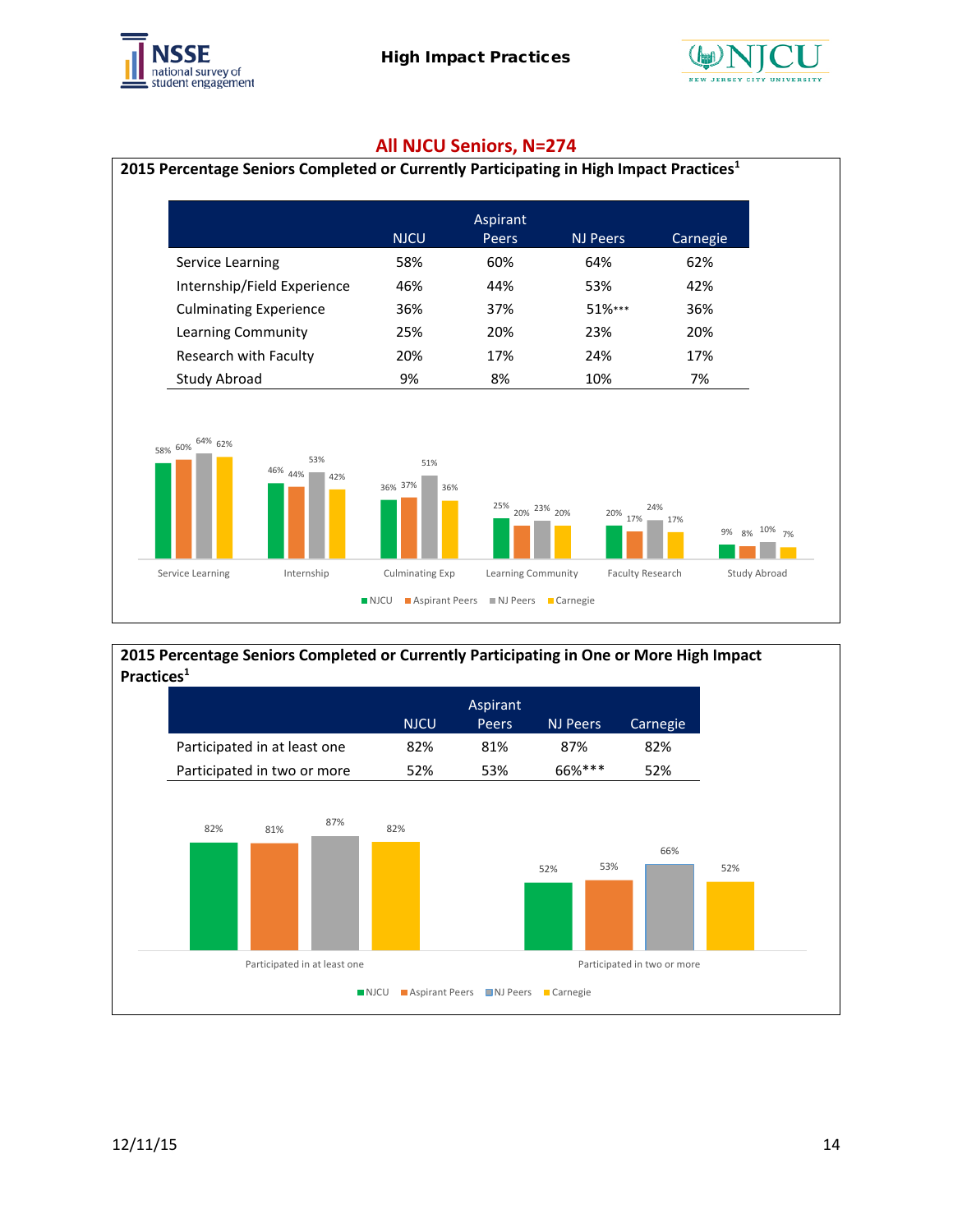![](_page_14_Picture_0.jpeg)

![](_page_14_Picture_2.jpeg)

# **2013 - 2015 Comparison of Percentage Seniors Completed or Participating in High Impact Practices1**

|                    |      |                               | 2013 | 2015 |                 |      |
|--------------------|------|-------------------------------|------|------|-----------------|------|
|                    |      | Service Learning              | 54%  | 58%  |                 |      |
|                    |      | Internship/Field Experience   | 43%  | 46%  |                 |      |
|                    |      | <b>Culminating Experience</b> | 33%  | 36%  |                 |      |
|                    |      | Learning Community            | 20%  | 25%  |                 |      |
|                    |      | Research with Faculty         | 19%  | 20%  |                 |      |
|                    |      | Study Abroad                  | 6%   | 9%   |                 |      |
|                    |      |                               |      |      |                 |      |
| Service Learning   |      | Internship                    |      |      | Culminating Exp |      |
| 54%                | 58%  | 43%                           | 46%  |      | 33%             | 36%  |
| 2013               | 2015 | 2013                          | 2015 |      | 2013            | 2015 |
| Learning Community |      | Faculty Research              |      |      | Study Abroad    |      |
| 20%                | 25%  | 19%                           | 20%  |      |                 | 9%   |
|                    |      |                               |      |      | 6%              |      |
| 2013               | 2015 | 2013                          | 2015 |      | 2013            | 2015 |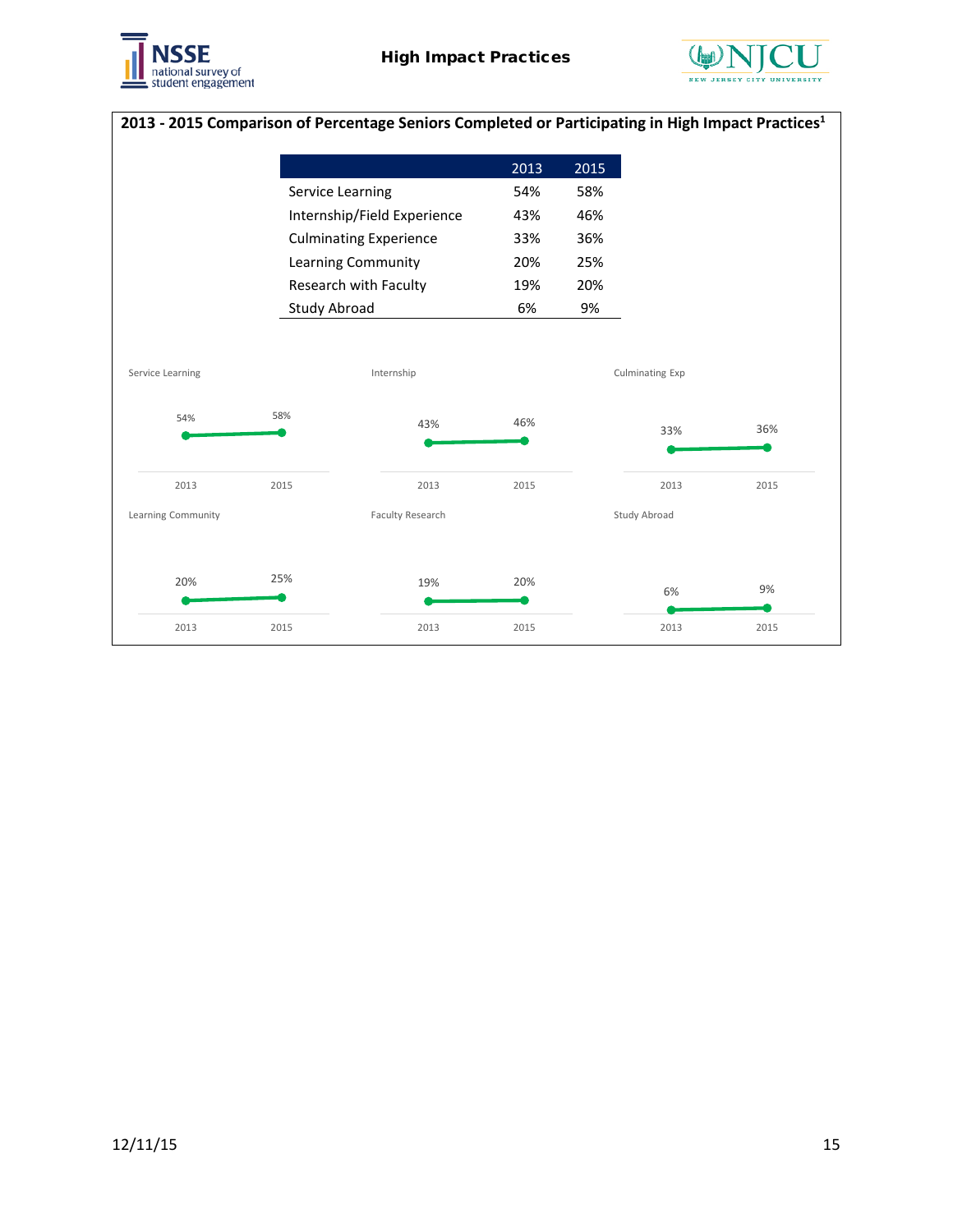![](_page_15_Picture_0.jpeg)

![](_page_15_Picture_2.jpeg)

#### **Senior Business Majors, N=40**

![](_page_15_Figure_4.jpeg)

![](_page_15_Figure_5.jpeg)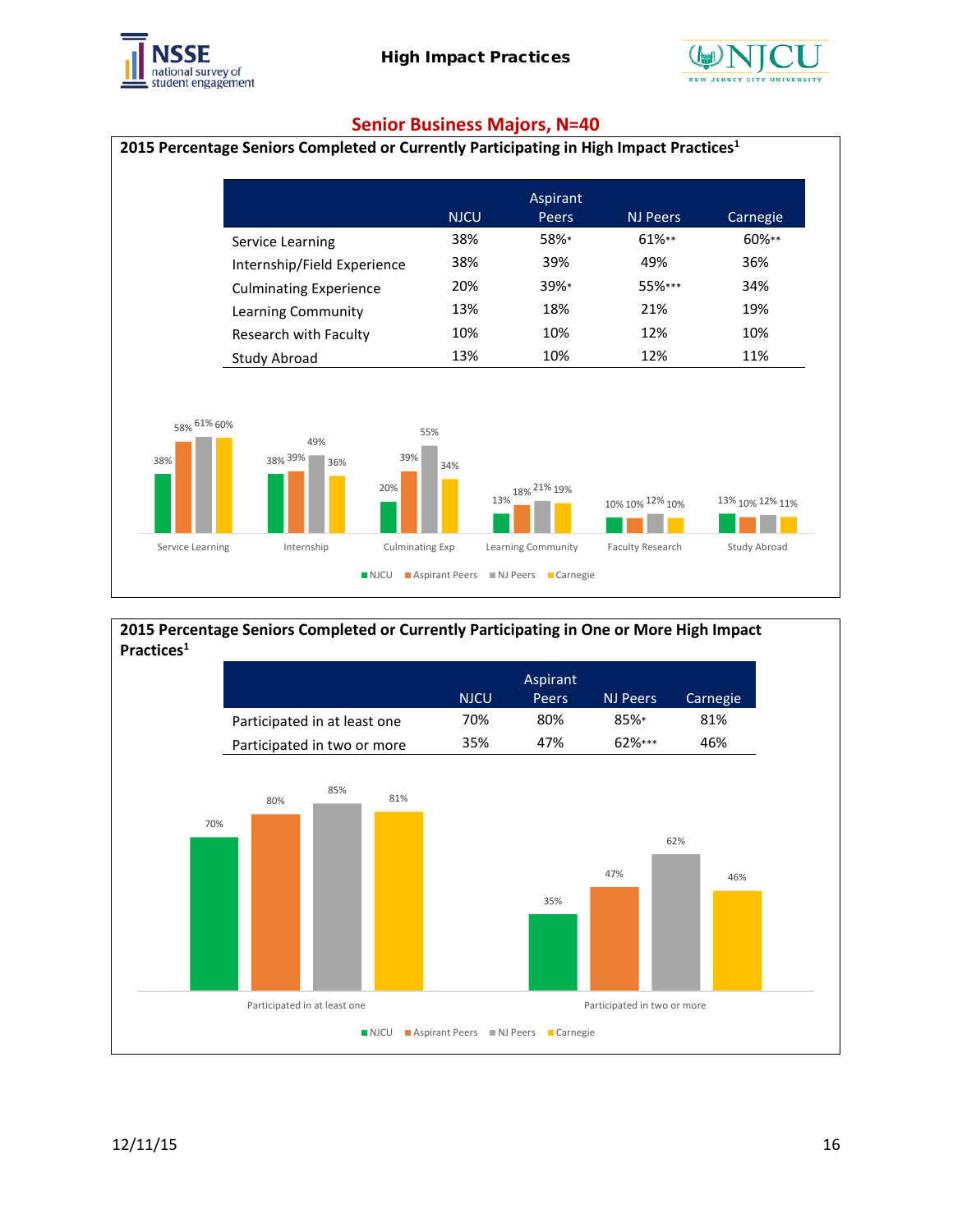![](_page_16_Picture_0.jpeg)

![](_page_16_Picture_2.jpeg)

### **Senior Social Science Majors, N=43**

![](_page_16_Figure_4.jpeg)

#### **2015 Percentage Seniors Completed or Currently Participating in One or More High Impact Practices1**

![](_page_16_Figure_6.jpeg)

\*p< .05, \*\*p< .01, \*\*\*p< .001

1For service learning, percentage of students indicating at least some of their courses included a service learning component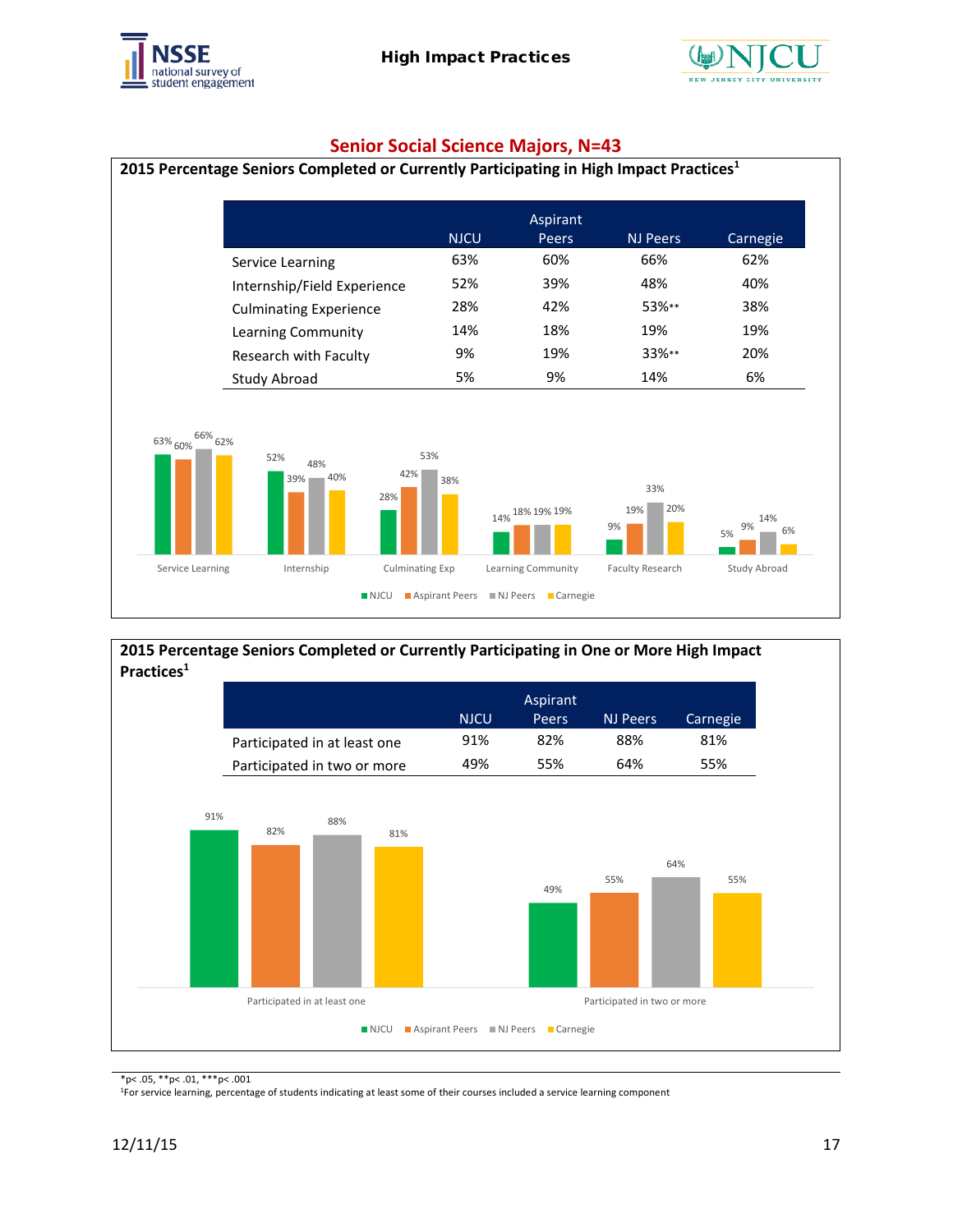![](_page_17_Picture_0.jpeg)

Advising

![](_page_17_Picture_2.jpeg)

# Academic Advising

Seniors' Ratings of Academic Advisors

Advising Comparison Group

California State University, Fresno California State University, Northridge CUNY Bernard M Baruch College CUNY Hunter College Northeastern Illinois University SUNY-Buffalo State College